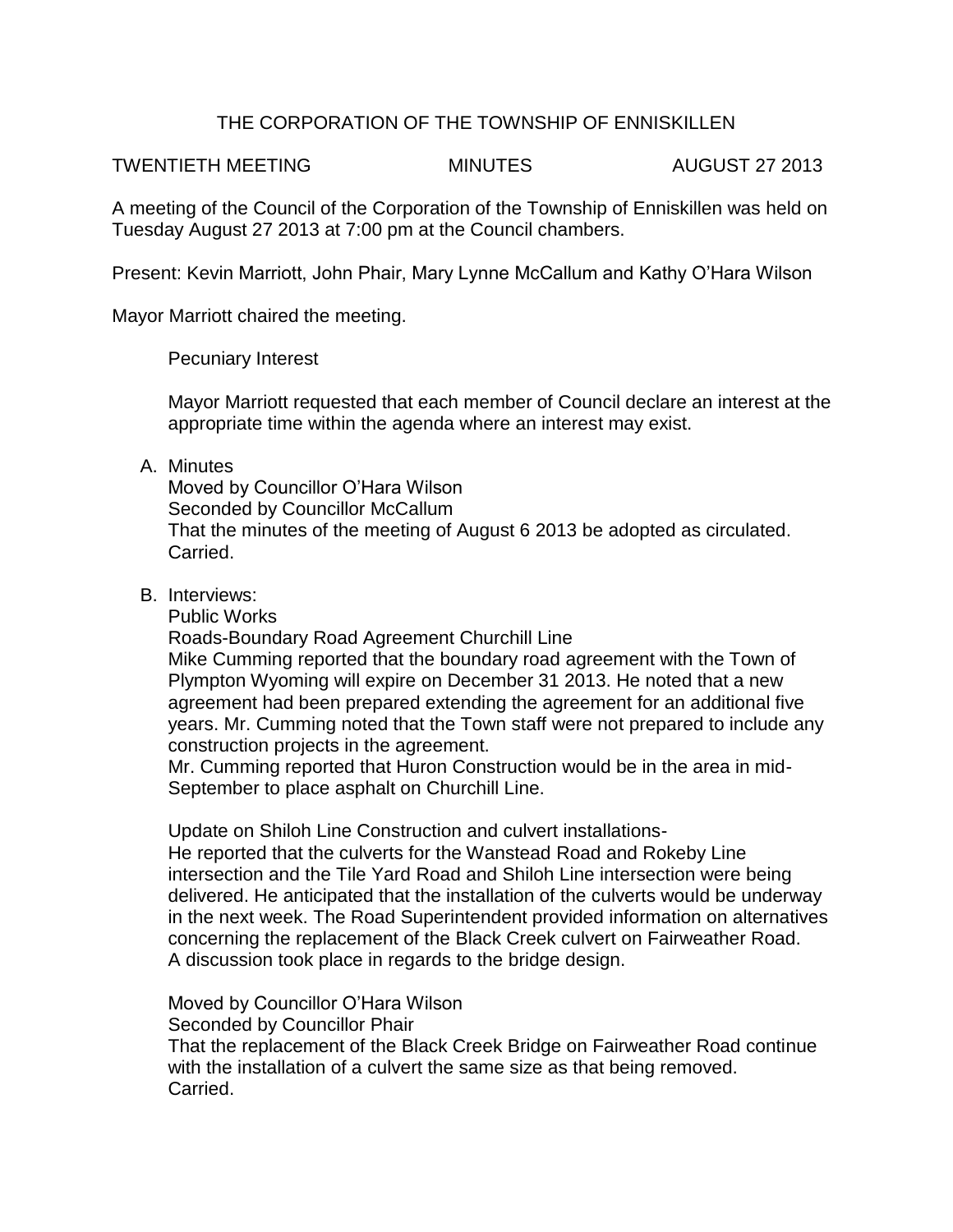## TWENTIETH MEETING 2 AUGUST 27 2013

The Road Superintendent reported that brushing work had started on Crooked Road. He estimated the work would take two to three days.

C. Court of Revision Lammers Drain 7:15 pm

Moved by Councillor O'Hara Wilson Seconded by Councillor Phair That the Court of Revision be opened to consider appeals on the Lammers Drain. Carried.

No appeals had been submitted to the Court of Revision. No persons were present for the Court of Revision on the Lammers Drain.

Moved by Councillor Phair Seconded by Councillor McCallum That the assessments for the Lammers Drain report be confirmed. Carried.

Moved by Councillor O'Hara Wilson Seconded by Councillor McCallum That the Court of Revision be adjourned. Carried.

Drainage

Ray Dobbin confirmed that tenders for the Lammers Drain had been called for September 3 2013.

Water-Review of Water Purchase Agreement-Verbal

Mayor Marriott reported on discussions that had taken place with the Town of Petrolia concerning changes in water rates. Mayor Marriott noted that he had requested that the Town provide clarification of rates beyond the five years proposed. A second proposal had been received the current day concerning proposed rates.

He reported that the rates charged by the Town of Petrolia would not exceed that charged to residential users within the Town.

He reported that the Town proposal would include provisions that would not permit the Township to obtain water from other sources. The agreement would not permit cancellation during the term of the agreement.

It was noted that a full Council should be present to discuss the proposal.

D. John Ravenhorst- Gravel Pit Lease 7:30 pm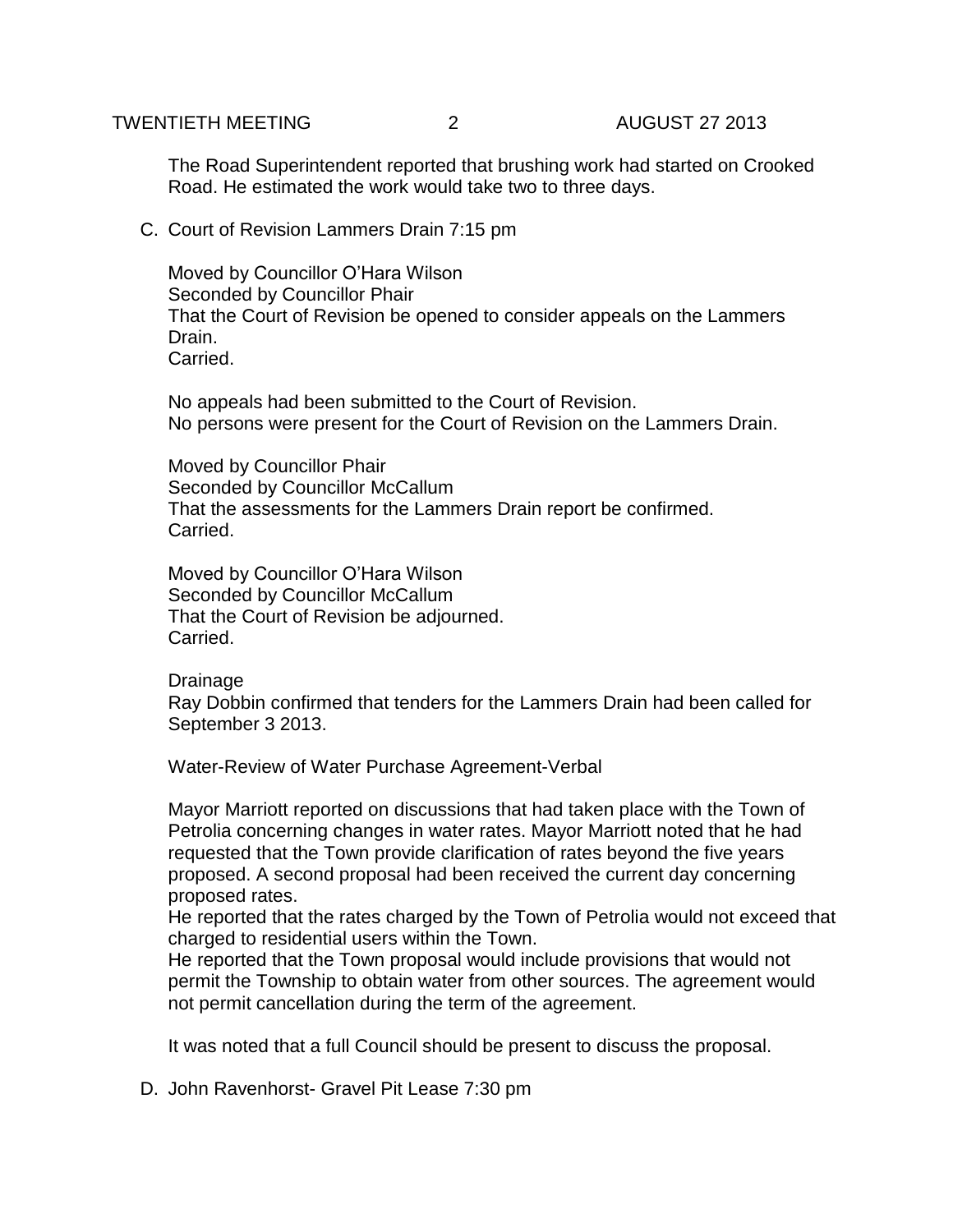Present: Mr. & Mrs. John Ravenhorst, Harry Ravenhorst and Larry and Linda **Zavitz** 

Harry Ravenhorst noted that the Township held a lease to operate a gravel pit on his father's property. He noted that no gravel had been removed from the pit in recent years. Mr. Ravenhorst requested that the pit be closed.

John Ravenhorst noted that the pit would interfere with the sale of the land in the future.

The Road Superintendent reported that there was still some gravel in the north of the property. He reported that there were no current plans to restore the site. He reported that a review would need to be undertaken of the property to confirm what rehabilitation work would be required. The Road Superintendent noted that the site could be surveyed to determine what

additional work was required to rehabilitate the site.

A drain maintenance request was received from Rick O'Hara concerning the Butler Drain. He requested that a review would be made of the culverts on the drain and that the drain be cleaned.

Moved by Councillor McCallum

Seconded by Councillor O'Hara Wilson

That a site meeting be held on the Butler Drain with Mayor Marriott acting as Council representative.

**Carried** 

- E. Correspondence for information
	- 1. Ontario Municipal Social Services Association
	- 2. Sarnia Lambton Chamber of Commerce Reverse Industrial Trade Show
	- 3. Federation of Canadian Municipalities communique- July29, Aug 1,8,13-13
	- 4. County of Lambton
		- 1. Art Gallery lands prestigious exhibition
		- 2. Museums Strategic Plan community survey
	- 5. BCE Wireless Investments in your community
	- 6. AMO
		- 1. Best Practices in Local Food: A Guide for Municipalities
	- 2. Current trending and future risk issues
	- 7. Minutes of CEMC Meeting July 25 2013
	- 8. P Keightley- Sarnia Sanitary Pump Stations replacement Environmental Assessment

Moved by Councillor O'Hara Wilson Seconded by Councillor Phair That correspondence items 1-4, 6-8 be received and filed and that item 5 be tabled to the next meeting. Carried.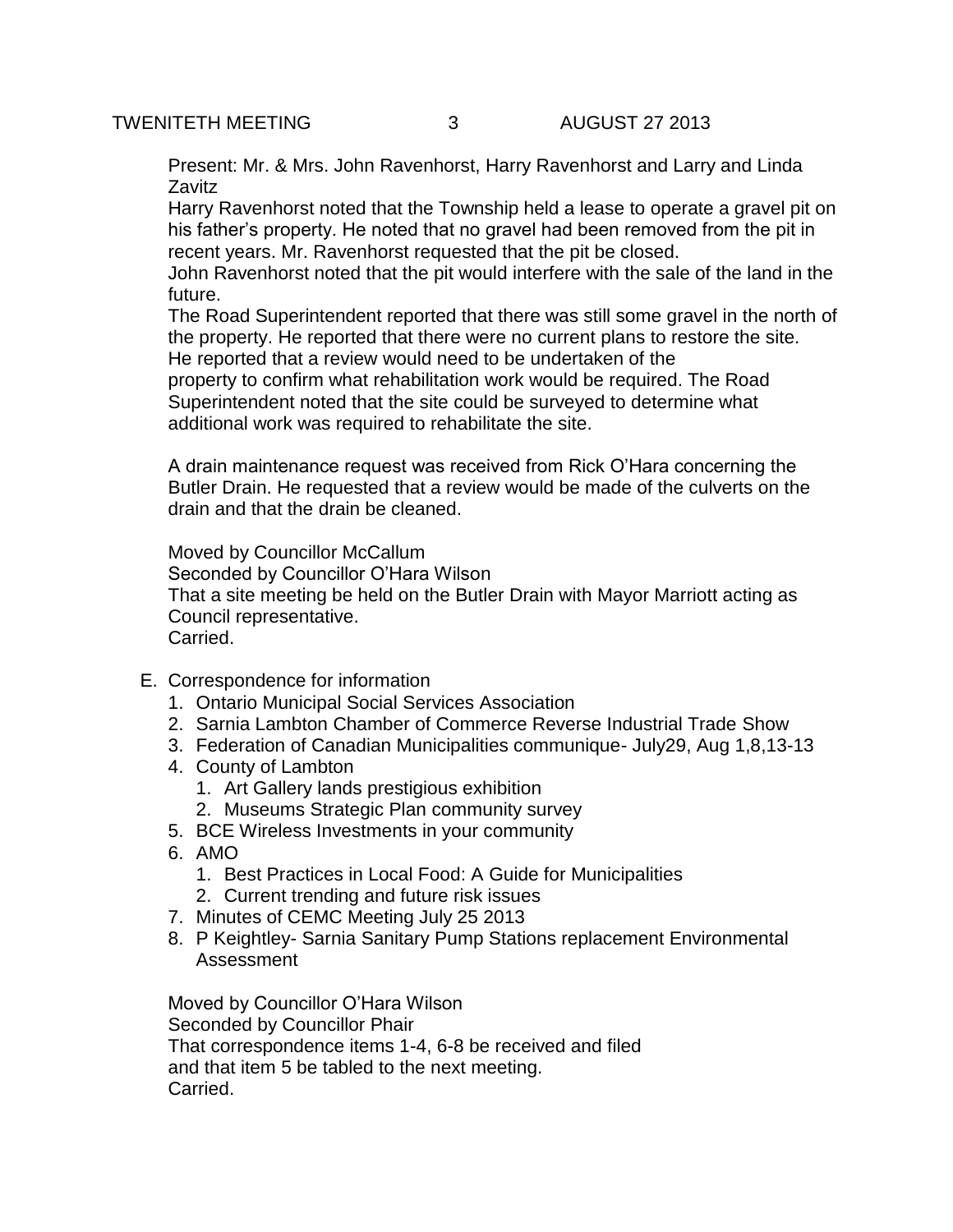F. Meeting to consider Brandon Anderson Drain 7:45 pm Present: Brad Anderson, Bruce Gray and Chris McGregor

Ray Dobbin reported that the municipal tile drain had been constructed in 1923. He reported that property owners had retiled the properties. He noted that he proposed to install a new tile drain on the property of Chris McGregor. A topographic map had been prepared outlining the drainage area which confirmed surface water came from both Anna Anderson and Brad Anderson's properties.

Bruce Gray reported that two people in the drain area did not want work undertaken. Mr. Gray reported that surface water was collected in a surface drain at the boundary of the McGregor property and the Brad Anderson property. This drain directed surface water to the McGeachy Drain.

Mr. Gray reported that he had worked the Brad Anderson property and had never seen water cross on to the McGregor property.

The Engineer reported that he would recommend that the portion of the tile drain north of the McGregor property be abandoned by Council as it was not being used.

Chris McGregor entered the meeting. He reported that the swale between his property and that of Brad Anderson did not cut off the surface water flow. He provided pictures of water crossing from Brad Anderson's property and that of Chris McGregor.

Brad Anderson asked whether the tile drain be relocated to the property boundary and outletted into the McGeachy Drain.

Mr. Dobbin reported that he would not recommend a change in the alignment of the drain as the surface water would continue to flow over the McGregor property.

Moved by Councillor O'Hara Wilson Seconded by Councillor McCallum That first and second reading be given to Bylaw of 74 2013 A bylaw to adopt the Brandon Anderson Drain Report. Carried.

Mayor Marriott reported that notices for the Court of Revision would be sent out at which time appeals could be made concerning the drainage assessments.

F.Will Nywening- report on Conservation Authority Hazard Lines 8:00 pm Memo on new procurement process for electricity

Mr. Nywening reviewed the results of a meeting held with the Conservation Authority concerning their regulations. He reported that although the generic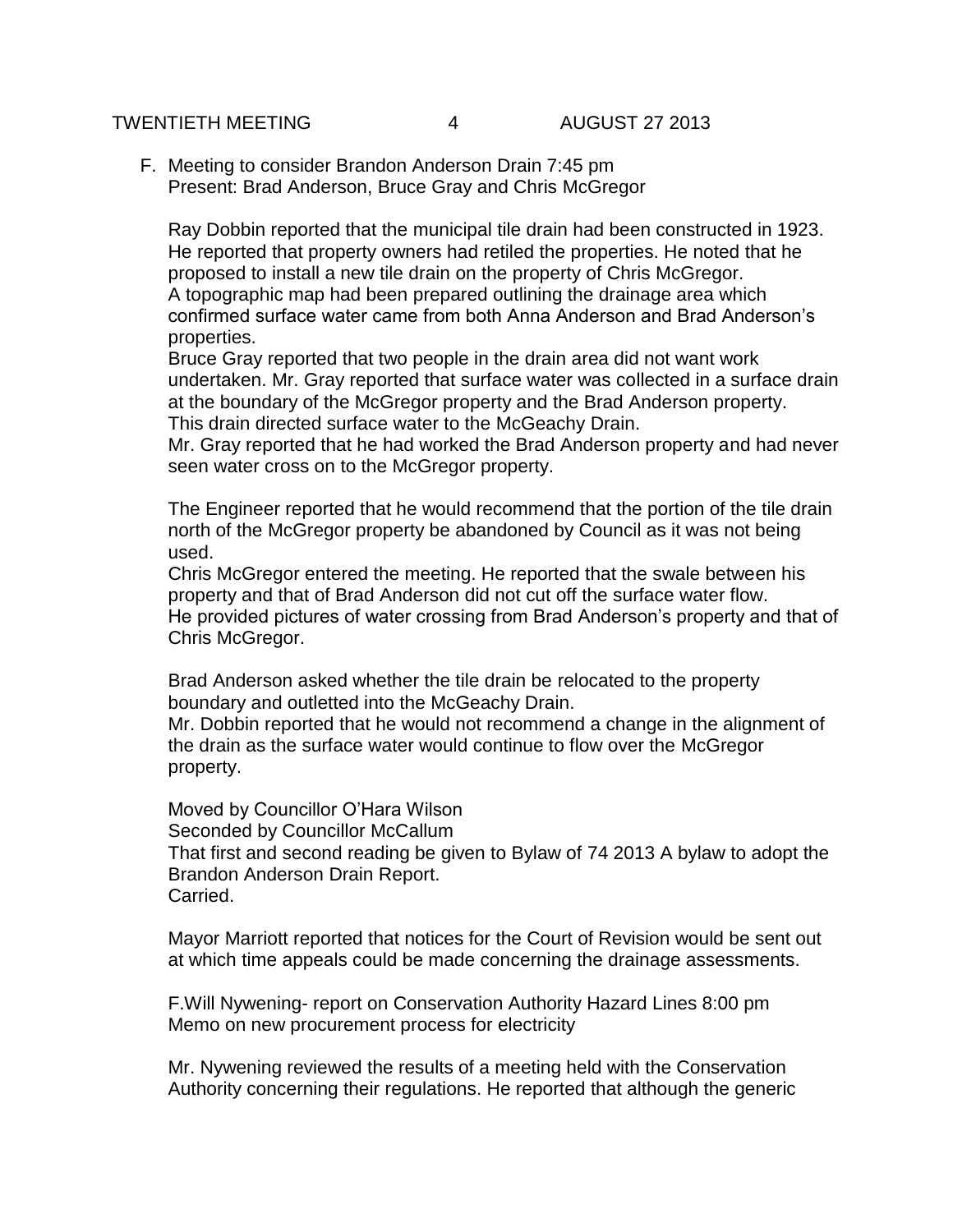regulations had been approved in 2004 it had taken several years for the authority to prepare mapping showing flood prone areas.

The new regulations required review by the Conservation Authority and where deemed appropriate permits for the construction of buildings within the regulated area. Mr. Nywening reported that the current mapping program was not very accurate as it related to the flood zones.

It was noted that only changes at the provincial level would affect the implementation of the regulations.

Mr. Nywening reported on the provincial outreach program to obtain comments on a new electrical procurement process. He noted that the process had been started to allay concerns about the placement of gas generator systems in the Mississauga area.

He reported on the consultations concerning regional planning for electrical development. He reported that the entire process did not provide clarity as to the degree of local participation and control.

Mayor Marriott reported on discussions with other municipalities while at the Association of Municipalities convention in Ottawa. He noted that the municipalities were attempting to generate a common program to oppose construction of industrial wind towers in their municipalities.

Mr. Nywening indicated that he would report to Council in the next few months concerning a review of the Township Official Plan and Zoning Bylaw.

- G. Correspondence requiring
	- 1. Middlesex Centre requalification of municipal building officials

Moved by Councillor McCallum Seconded by Councillor Phair That the resolution from Middlesex Centre concerning requalification of building officials be supported. Carried.

H. Accounts

Moved by Councillor Phair Seconded by Councillor O'Hara Wilson That the accounts be paid as circulated: Cheque: 6211-6222,6224-6227: \$45,570.78 Cheque: 6228-6255: \$416,321.67 Carried.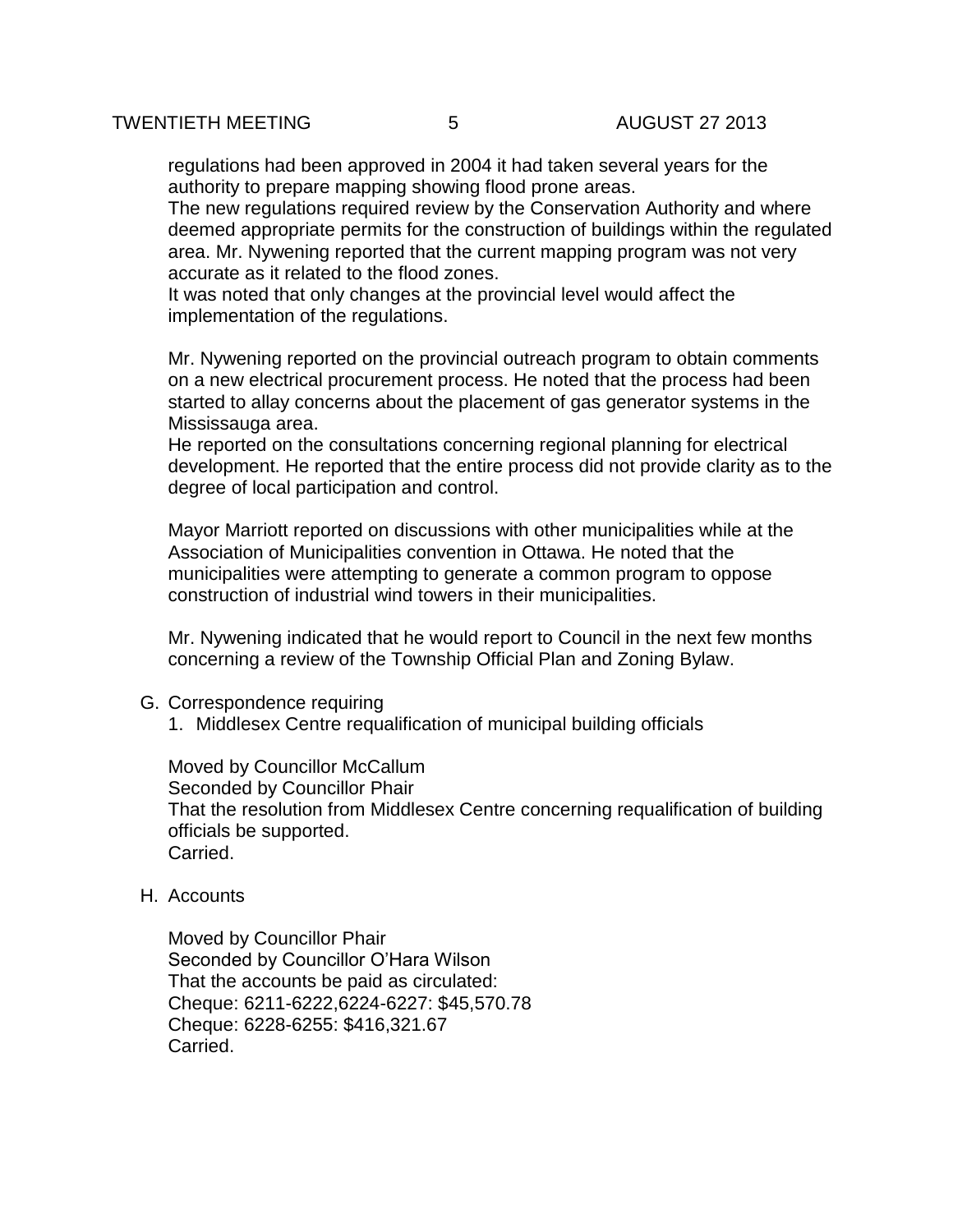- I. Bylaws
	- 1. Bylaw 70 of 2013 Plympton Wyoming Townline Agreement
	- 2. Bylaw 69 of 2013 Confirmation Bylaw
	- 3. Bylaw 71 of 2013 A Bylaw to Authorize the demolition of a dwelling
	- 4. Bylaw 72 of 2013 A Bylaw to authorize the demolition of a dwelling

Moved by Councillor O'Hara Wilson Seconded by Councillor Phair That first and second reading be given to Bylaws 69, 70, 71 and 72 of 2013. Carried.

Moved by Councillor McCallum Seconded by Councillor Phair That third and final reading be given to Bylaws 69, 70, 71 and 72 of 2013. Carried.

- J. Other Business
	- 1. Sarnia Lambton Economic Partnership- business consultations

The Clerk reported that a representative from SLEP would attend the municipal office once a month to provide advisory serves to people wishing to start a business in the community.

Councillor O'Hara Wilson requested that the information be placed on the municipal web site.

2. Memo to Council re OPA-IESO Siting and Planning Recommendations

Mayor Marriott reported on meetings held at the Association of Municipalities annual convention concerning industrial wind turbines.

He reported that some of the municipalities that had passed resolutions to not being a willing host for wind turbines had met. He reported that there had not been a consensus in regards to how to move forward to lobby the provincial government.

Mayor Marriott reported that it would likely be until October prior to the Ministry of Energy releasing information on future planning.

Councillor McCallum reported that the Town of Kincardine was attempting to use a noise bylaw to control the wind turbines.

K. In camera meeting under provisions of Section 239 (2) b of the Municipal Act to discuss a personal matter about an identifiable individual.